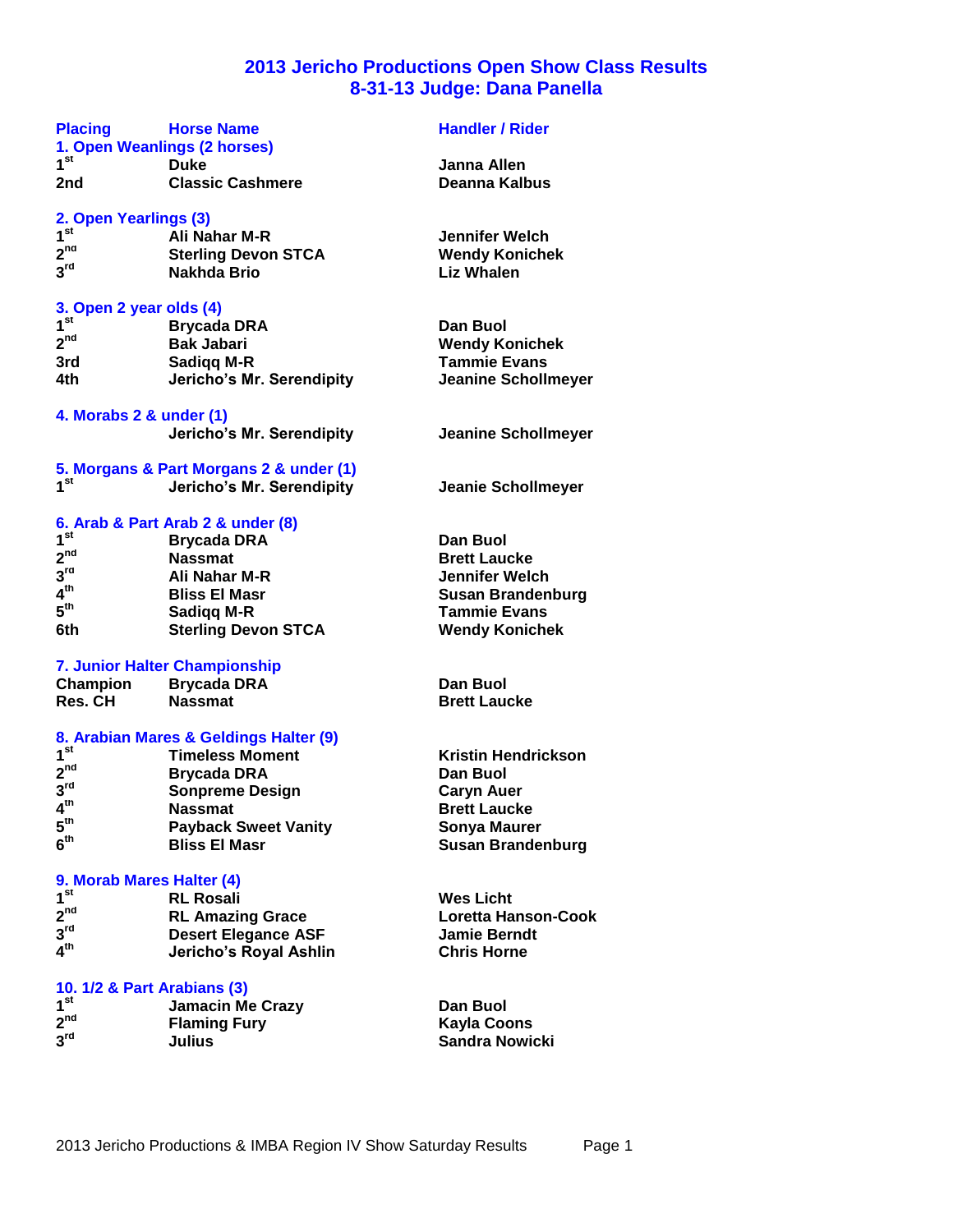| 11. Morab Geldings (3)<br>1 <sup>st</sup> |                                           |                            |
|-------------------------------------------|-------------------------------------------|----------------------------|
| 2 <sup>nd</sup>                           | <b>RL Royal Ranger</b>                    | Loretta Hanson-Cook        |
| $3^{\text{rd}}$                           | <b>Riley's Irish Luck</b>                 | <b>Lynn Beckford</b>       |
|                                           | <b>Hi Fad Diamond Mocha</b>               | <b>Madison Graf</b>        |
| 12. Arabian Stallions (5)                 |                                           |                            |
| 1st                                       | Excada                                    | Dan Buol                   |
| 2nd                                       | A Bit of Flash                            | <b>Roger Odegard</b>       |
| 3rd -                                     | <b>Snort n Blow</b>                       | <b>Kim Conrad</b>          |
| $4^{\text{th}}$                           | AI-I Kseer                                | <b>Brett Laucke</b>        |
| 5th.                                      | Ali Nahar M-R                             | <b>Jennifer Welch</b>      |
|                                           |                                           |                            |
| 13. Morab Stallions (1)                   |                                           |                            |
| 1 <sup>st</sup>                           | <b>Montego's Thunder</b>                  | <b>Wendy Konichek</b>      |
|                                           |                                           |                            |
| 14. Open Morab (9)                        |                                           |                            |
| 1 <sup>st</sup>                           | <b>RL Rosali</b>                          | <b>Wes Licht</b>           |
| 2nd                                       | <b>Royal Ranger</b>                       | Loretta Hanson-Cook        |
| $3^{\text{rd}}$                           | <b>Rileys Irish Luck</b>                  | <b>Lynn Beckford</b>       |
| 4th.                                      | <b>Montego's Thunder</b>                  | <b>Liz Whalen</b>          |
| $5^{\text{th}}$                           | <b>Raindrops on Roses</b>                 | <b>Sara Licht</b>          |
| 6 <sup>th</sup>                           | <b>RL Amazing Grace</b>                   | L                          |
|                                           |                                           |                            |
| 15. Western Type (9)                      |                                           |                            |
| 1 <sup>st</sup>                           | <b>Timeless Moment</b>                    | <b>Kristin Hendricksen</b> |
| 2 <sup>nd</sup>                           | Jericho's White Knight                    | <b>Wendy Konichek</b>      |
| 3 <sup>rd</sup>                           | <b>Payback Sweet Vanity</b>               | <b>Sonya Maurer</b>        |
| 4 <sup>th</sup>                           | <b>Mi Bonita Bubba</b>                    | <b>Amanda Roman</b>        |
| 5 <sup>th</sup>                           | <b>Jetsettin Abby</b>                     | <b>Sydney Mitchell</b>     |
| 6 <sup>th</sup>                           | <b>Classic Cashmere</b>                   | Deanna Kalbus              |
|                                           |                                           |                            |
| 16. Open Color Breeds (8)                 |                                           |                            |
| 1 <sup>st</sup>                           | <b>Jamacin Me Crazy</b>                   | Dan Buol                   |
| 2 <sup>nd</sup>                           | <b>RL Rosali</b>                          | <b>Wes Licht</b>           |
| 3 <sup>rd</sup>                           | Jericho's White Knight                    | <b>Wendy Konichek</b>      |
| 4 <sup>th</sup>                           | <b>RL Amazing Grace</b>                   | <b>Loretta Hanson-Cook</b> |
| $5^{\text{th}}$                           | <b>Teddy</b>                              | <b>Cara Wentzel</b>        |
| 6 <sup>th</sup>                           | <b>Cloud's Legacy</b>                     | <b>Rose Butta</b>          |
|                                           |                                           |                            |
|                                           | 17. Open English Pleasure Type Halter (8) |                            |
| 1 <sup>st</sup>                           | <b>Timeless Moment</b>                    | <b>Bill Heiser</b>         |
| 2 <sup>nd</sup>                           | <b>CMA Taxx Return</b>                    | Sarah Ackermann            |
| 3 <sup>rd</sup>                           | <b>Snort n Blow</b>                       | <b>Kimberly Conrad</b>     |
| 4 <sup>th</sup>                           | <b>Payback Sweet Vanity</b>               | <b>Sonya Maurer</b>        |
| 5 <sup>th</sup>                           | <b>Roamin for Love</b>                    | <b>Sheri Williams</b>      |
| 6 <sup>th</sup>                           | <b>Cosmos Celeste</b>                     | <b>Tea Kraus</b>           |
|                                           |                                           |                            |
| 18. Open Morgan Halter (2)                |                                           |                            |
| 1 <sup>st</sup>                           | <b>CMA Taxx Return</b>                    | Sarah Ackermann            |
| 2 <sup>nd</sup>                           | Jericho's White Knight                    | <b>Wendy Konichek</b>      |
|                                           | 19. Open Pony/Mini Halter (5)             |                            |
| 1 <sup>st</sup>                           | <b>Revalations</b>                        | <b>Alyssa Mohr</b>         |
| 2 <sup>nd</sup>                           | <b>Flaming Fury</b>                       | <b>Kayla Coons</b>         |
|                                           |                                           | <b>Janna Allen</b>         |
| 3rd<br>4 <sup>th</sup>                    | <b>Allie</b>                              |                            |
|                                           | <b>Cinnamon</b>                           | Dacoda Allen               |
| $5^{\text{th}}$                           | April                                     | <b>Jennifer Hinkle</b>     |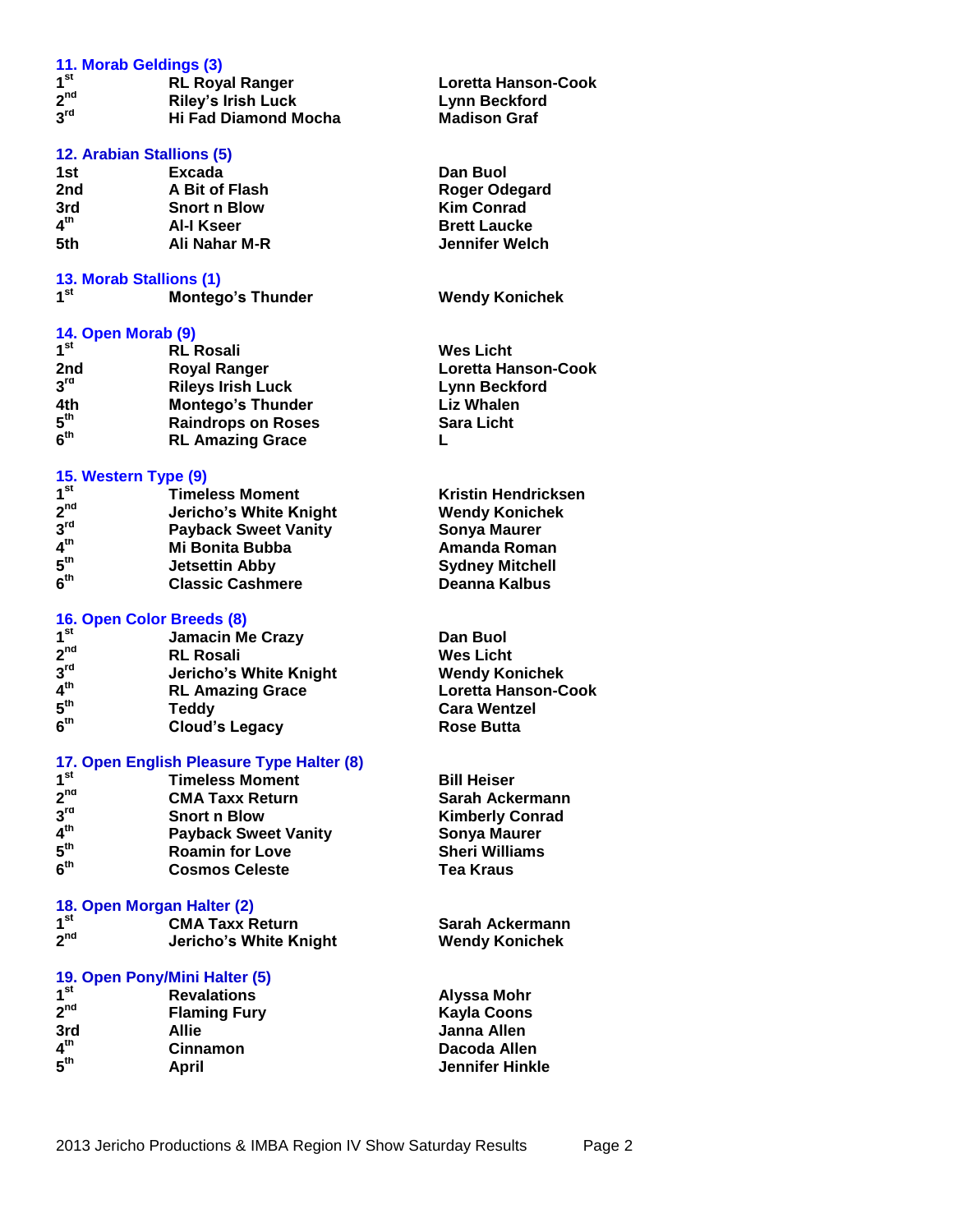| 20. Half & Part Morgan (7) |                                            |                            |
|----------------------------|--------------------------------------------|----------------------------|
| 1 <sup>st</sup>            |                                            |                            |
| 2 <sup>nd</sup>            | <b>RL Rosali</b>                           | <b>Wes Licht</b>           |
| 3 <sup>rd</sup>            | <b>RL Royal Ranger</b>                     | <b>Loretta Hanson-Cook</b> |
|                            | <b>Riley's Irish Luck</b>                  | <b>Lynn Beckford</b>       |
| 4 <sup>th</sup>            | <b>Montego's Thunder</b>                   | <b>Liz Whalen</b>          |
| 5 <sup>th</sup>            | <b>Flaming Fury</b>                        | <b>Kayla Coons</b>         |
| 6th                        | <b>Desert Elegance ASF</b>                 | <b>Jamie Berndt</b>        |
| 21. Open Stallions (4)     |                                            |                            |
| 1 <sup>st</sup>            | Excada                                     | Dan Buol                   |
| 2 <sup>nd</sup>            | <b>Snort n Blow</b>                        | <b>Kimberly Conrad</b>     |
| 3 <sup>rd</sup>            | Jericho's White Knight                     | <b>Wendy Konichek</b>      |
| 4th                        | <b>Montego's Thunder</b>                   | <b>Liz Whalen</b>          |
| 22. Open Geldings (9)      |                                            |                            |
| 1 <sup>st</sup>            | <b>Jamacin Me Crazy</b>                    | Dan Buol                   |
| 2 <sup>nd</sup>            | <b>CMA Taxx Return</b>                     | Sarah Ackermann            |
| 3 <sup>rd</sup>            |                                            | Loretta Hanson-Cook        |
| 4 <sup>th</sup>            | <b>RL Royal Ranger</b><br><b>WWA Amtal</b> |                            |
| 5 <sup>th</sup>            |                                            | <b>Haley Cooper</b>        |
|                            | <b>Sonpreme Design</b>                     | <b>Caryn Auer</b>          |
| 6 <sup>th</sup>            | <b>Roamin for Love</b>                     | <b>Sheri Williams</b>      |
| <b>23. Open Mares (11)</b> |                                            |                            |
| 1 <sup>st</sup>            | <b>Timeless Moment</b>                     | <b>Bill Heiser</b>         |
| 2 <sup>nd</sup>            | <b>RL Rosali</b>                           | <b>Wes Licht</b>           |
| 3 <sup>rd</sup>            | <b>Payback Sweet Vanity</b>                | <b>Sonya Maurer</b>        |
| 4 <sup>th</sup>            | <b>RL Amazing Grace</b>                    | Loretta Hanson-Cook        |
| $5^{\text{th}}$            | <b>Arrista Bey</b>                         | Alexa Bakken               |
| 6 <sup>th</sup>            | <b>Flaming Fury</b>                        | <b>Kayla Coons</b>         |
| 24. Open Hunter Type (10)  |                                            |                            |
| 1 <sup>st</sup>            | <b>Jamacin Me Crazy</b>                    | Dan Buol                   |
| 2 <sup>nd</sup>            | <b>Timeless Moment</b>                     | <b>Bill Heiser</b>         |
| 3 <sup>rd</sup>            | <b>CMA Taxx Return</b>                     | Sarah Ackermann            |
| 4 <sup>th</sup>            |                                            | <b>Jennifer Welch</b>      |
| ${\bf 5}^{\rm th}$         | Al-I-Kseer                                 |                            |
| 6 <sup>th</sup>            | <b>Montego's Thunder</b>                   | <b>Wendy Konichek</b>      |
|                            | <b>Sonpreme Design</b>                     | <b>Caryn Auer</b>          |
|                            | 25. Dressage Suitability in Hand (9)       |                            |
| 1 <sup>st</sup>            | <b>Timeless Moment</b>                     | <b>Bill Heiser</b>         |
| 2 <sup>nd</sup>            | Al-I-Kseer                                 | <b>Caryn Auer</b>          |
| 3 <sup>rd</sup>            | <b>Riley's Irish Luck</b>                  | <b>Lynn Beckford</b>       |
| 4 <sup>th</sup>            | Montego's Thunder                          | <b>Wendy Konichek</b>      |
| $5^{\text{th}}$            | <b>Sonpreme Design</b>                     | <b>Caryn Auer</b>          |
| $\mathbf{6}^{\text{th}}$   | <b>Infinite Grace IFA</b>                  | <b>Wendy Konichek</b>      |
| 26. Supreme Morab Halter   |                                            |                            |
| Champion                   | <b>RL Rosali</b>                           | <b>Wes Licht</b>           |
| <b>Res. CH</b>             | <b>RL Royal Ranger</b>                     | Loretta Hanson-Cook        |
| <b>Top Five</b>            | <b>Riley's Irish Luck</b>                  | <b>Lynn Beckford</b>       |
| <b>Top Five</b>            | <b>Montego's Thunder</b>                   | <b>Wendy Konichek</b>      |
| <b>Top Five</b>            | <b>RL Amazing Grace</b>                    | L                          |
|                            |                                            |                            |
|                            | 27. Supreme Halter Champion of Show        |                            |
| Champion                   | Excada                                     | Dan Buol                   |
| <b>Res. CH</b>             | <b>Timeless Moment</b>                     | <b>Bill Heiser</b>         |
| <b>Top Five</b>            | <b>Jamacin Me Crazy</b>                    | Lisa Buol                  |
| <b>Top Five</b>            | <b>CMA Taxx Return</b>                     | Sarah Ackermann            |
| <b>Top Five</b>            | <b>Snort n Blow</b>                        | <b>Kim Conrad</b>          |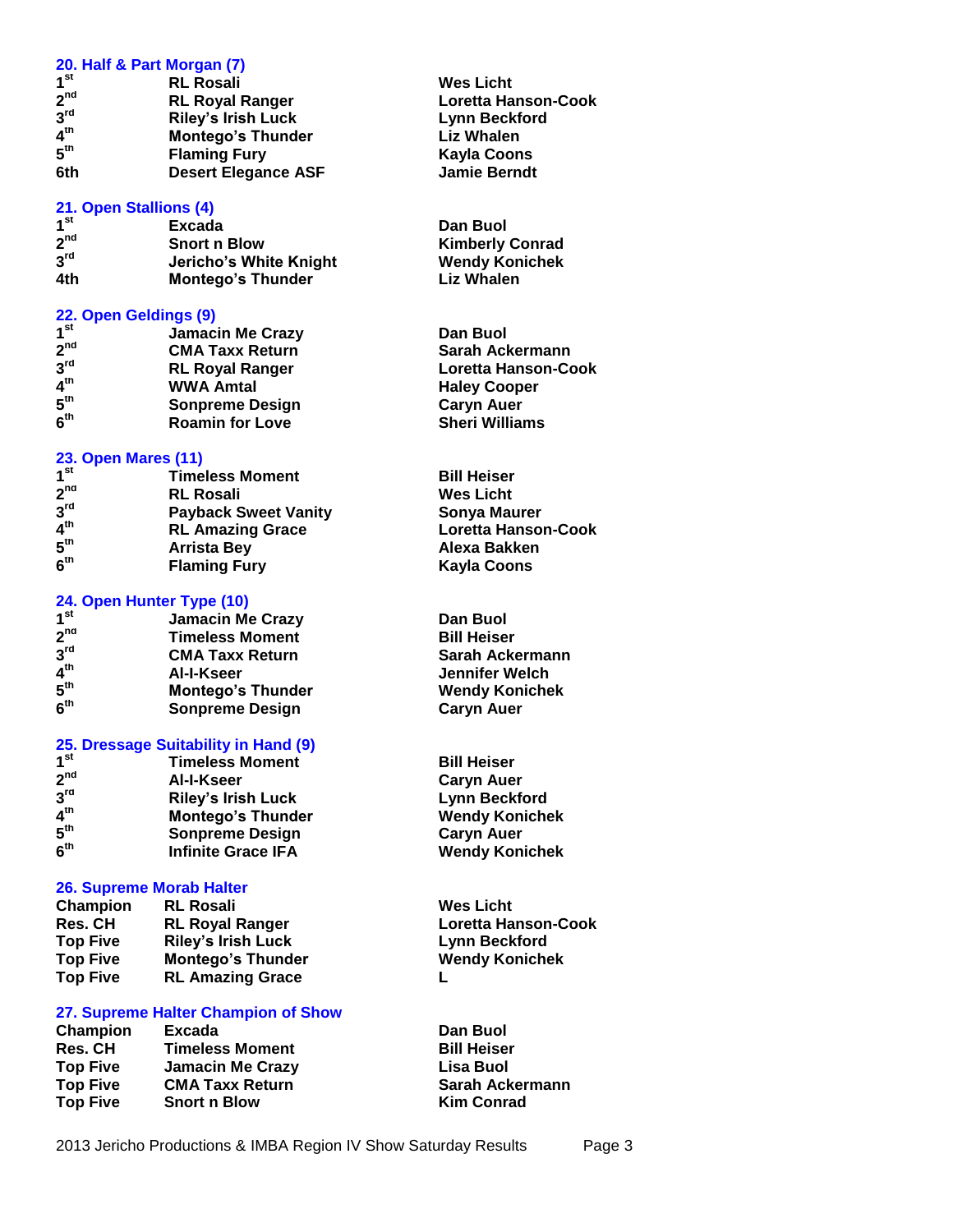| 28. Tiny Tot Leadline (2) |                                                                         |                         |  |
|---------------------------|-------------------------------------------------------------------------|-------------------------|--|
| $1^{\rm st}$              | <b>Cloud's Legacy</b>                                                   | <b>Camille Rutta</b>    |  |
| 2 <sup>nd</sup>           | Jericho's Magic Lady                                                    | Mae Nass                |  |
|                           |                                                                         |                         |  |
| 29. Adult Leadline (4)    |                                                                         |                         |  |
| 1 <sup>st</sup>           | <b>NG Autumn Dancer</b>                                                 | <b>Lynn Berndt</b>      |  |
| 2 <sup>nd</sup>           | <b>Raindrops on Roses</b>                                               | <b>Jane Licht</b>       |  |
| $3^{\text{rd}}$           | Jericho's Royal Ashlin                                                  | <b>Arron Wallner</b>    |  |
| $4^{\text{th}}$           |                                                                         |                         |  |
|                           | <b>Desert Elegance ASF</b>                                              | <b>Dan Dunst</b>        |  |
|                           | 30. Open Pleasure Driving (5)                                           |                         |  |
| 1 <sup>st</sup>           | <b>Cracker Jack</b>                                                     | <b>Deb Moll-Sauer</b>   |  |
| 2 <sup>nd</sup>           | Cassie                                                                  | <b>Charlene Ehlert</b>  |  |
| $3^{\mathsf{rd}}$         | <b>RL Rosali</b>                                                        | <b>Wes Licht</b>        |  |
| 4 <sup>th</sup>           | <b>Julius</b>                                                           | <b>Sandra Nowicki</b>   |  |
| 5 <sup>th</sup>           |                                                                         | <b>Jennifer Hinkle</b>  |  |
|                           | April                                                                   |                         |  |
|                           | 31. Pleasure Driving Morab, Morgan, Arabian, Part-Arab, Part-Morgan (3) |                         |  |
| 1 <sup>st</sup>           | Cassie                                                                  | <b>Charlene Ehlert</b>  |  |
| 2 <sup>nd</sup>           | <b>RL Rosali</b>                                                        | <b>Wes Licht</b>        |  |
| 3 <sup>rd</sup>           | Julius                                                                  | <b>Sandra Nowicki</b>   |  |
|                           |                                                                         |                         |  |
|                           | 32. Open Pleasure Driving Reinsmanship (5)                              |                         |  |
| 1 <sup>st</sup>           | <b>RL Rosali</b>                                                        | <b>Wes Licht</b>        |  |
| 2 <sup>nd</sup>           | <b>Cracker Jack</b>                                                     | <b>Debra Moll-Sauer</b> |  |
| $3^{\mathsf{rd}}$         | April                                                                   | <b>Jennifer Hinckle</b> |  |
| 4 <sup>th</sup>           | <b>Julius</b>                                                           | Sandra Nowicki          |  |
| $5^{\text{th}}$           | <b>Cassie</b>                                                           | <b>Charlene Ehlert</b>  |  |
|                           |                                                                         |                         |  |
|                           | 33. Jr. Driver Pleasure Driving (1)                                     |                         |  |
| 1 <sup>st</sup>           | April                                                                   | <b>Jennifer Hinckle</b> |  |
|                           |                                                                         |                         |  |
|                           | 34. Rookie Rider Walk Only (4)                                          |                         |  |
| 1 <sup>st</sup>           | <b>Roamin for Love</b>                                                  | <b>Sheri Williams</b>   |  |
| 2 <sup>nd</sup>           | Jericho's Magic Lady                                                    | <b>Angie Tuchel</b>     |  |
| $3^{\text{rd}}$           | Mi Bonita Bubba                                                         | <b>Amanda Roman</b>     |  |
| 4th                       | <b>NG Autumn Dancer</b>                                                 | <b>Lynn Berndt</b>      |  |
|                           |                                                                         |                         |  |
|                           | 35. Walk/Trot Rider 13 & under (1)                                      |                         |  |
| 1 <sup>st</sup>           | <b>Hi-Fad Diamond Mocha</b>                                             | <b>Madison Graf</b>     |  |
|                           |                                                                         |                         |  |
|                           | 36. Walk/Trot Novice Horse Hunt or Saddleseat (8)                       |                         |  |
| 1 <sup>st</sup>           | <b>Jamacin Me Crazy</b>                                                 | Lisa Buol               |  |
| 2 <sup>nd</sup>           | <b>Sonpreme Design</b>                                                  | <b>Caryn Auer</b>       |  |
| 3 <sup>rd</sup>           | <b>WWA Amtal</b>                                                        | <b>Haely Cooper</b>     |  |
| 4 <sup>th</sup>           | <b>Cloud's Legacy</b>                                                   | <b>Rose Rutta</b>       |  |
| $5^{\sf th}$              | <b>Riley's Irish Luck</b>                                               | <b>Lynn Beckford</b>    |  |
| 6 <sup>th</sup>           | <b>Mi Bonito Bubba</b>                                                  | <b>Sydney Mitchell</b>  |  |
|                           |                                                                         |                         |  |
|                           | 37. Walk/Trot Novice Rider Huntseat (4)                                 |                         |  |
| 1 <sup>st</sup>           | <b>WWA Amtal</b>                                                        | <b>Haley Cooper</b>     |  |
| 2 <sup>nd</sup>           | <b>Hi Fad Diamond Mocha</b>                                             | Jennifer Graf           |  |
| $3^{\text{rd}}$           | <b>Cloud's Legacy</b>                                                   | <b>Rose Rutta</b>       |  |
| 4 <sup>th</sup>           | <b>Riley's Irish Luck</b>                                               | <b>Lynn Beckford</b>    |  |
|                           |                                                                         |                         |  |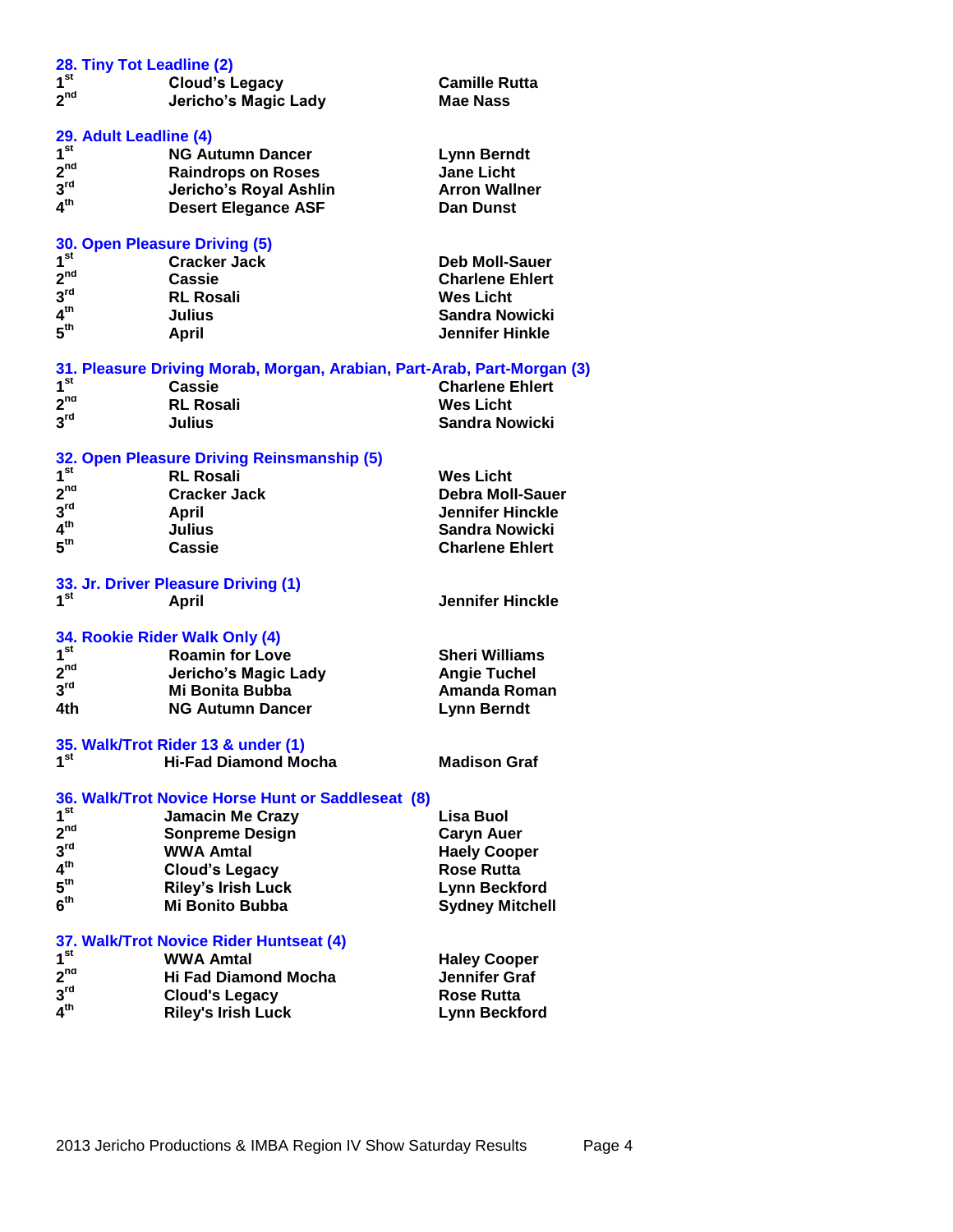|                 | 2013 Jericho Productions & IMBA Region IV Show Saturday Results                   | Page 5                                             |
|-----------------|-----------------------------------------------------------------------------------|----------------------------------------------------|
| 3 <sup>rd</sup> | <b>Raindrops on Roses</b>                                                         | <b>Sara Licht</b>                                  |
| 2 <sup>nd</sup> | <b>WWA Amtal</b>                                                                  | <b>Haley Cooper</b>                                |
| 1st             | Excada                                                                            | Lisa Buol                                          |
|                 | 51. Western Pleasure Morabs, Morgans, Arabians, Part-Morgan & Part-Arabian (3)    |                                                    |
|                 | <b>Wildcat Lovin</b>                                                              | <b>Patricia Binner</b>                             |
| 1 <sup>st</sup> | 50. Saddleseat Pleasure Open (1)                                                  |                                                    |
|                 |                                                                                   |                                                    |
|                 | 49. Saddleseat Pleasure Morabs, Morgans, Arabians, Part-Morgan & Part-Arabian (0) |                                                    |
| 4th             | <b>Mystery's Bey Raven</b>                                                        | <b>Jeanine Schollmeyer</b>                         |
| 3 <sup>rd</sup> | <b>Timeless Moment</b>                                                            | <b>Kristin Hendricksen</b>                         |
| 2 <sup>nd</sup> | <b>Cool Kid Flash</b>                                                             | <b>Jessica Cole</b>                                |
| 1 <sup>st</sup> | <b>Cracker Jack</b>                                                               | <b>Deb Moll-Sauer</b>                              |
|                 | 48. Sporthorse Under Saddle Open (4)                                              |                                                    |
| $2^{nd}$        | <b>CMA Taxx Return</b>                                                            | Sarah Ackermann                                    |
| 1 <sup>st</sup> | <b>Timeless Moment</b>                                                            | <b>Kristin Hendricksen</b>                         |
|                 | 47. Huntseat Pleasure Open (2)                                                    |                                                    |
|                 |                                                                                   |                                                    |
| 6th             | <b>Sonpreme Design</b>                                                            | <b>Caryn Auer</b>                                  |
| 5th             | <b>Raindrops on Roses</b>                                                         | <b>Sara Licht</b>                                  |
| 4th             | <b>WWA Amtal</b>                                                                  | <b>Haley Cooper</b>                                |
| 3rd             | <b>Timeless Moment</b>                                                            | <b>Kristin Hendricksen</b>                         |
| 2nd             | <b>Cool Kid Flash</b>                                                             | Jessica Cole                                       |
| 1 <sup>st</sup> | <b>CMA Taxx REturn</b>                                                            | Sarah Ackermann                                    |
|                 | 46. Huntseat Pleasure Morabs, Morgans, Arabians, Part-Morgan & Part-Arabian (6)   |                                                    |
|                 | Jericho's Royal Ashlin                                                            |                                                    |
| 6th             |                                                                                   | Kalli Wagner<br><b>Chris Horne</b>                 |
| $5^{\text{th}}$ | <b>NG Autumn Dancer</b>                                                           |                                                    |
| 4 <sup>th</sup> | <b>Riley's Irish Luck</b><br><b>Jericho's Thee Senor</b>                          | <b>Lynn Beckford</b><br><b>Jeanine Schollmeyer</b> |
| $3^{\text{rd}}$ |                                                                                   |                                                    |
| 2 <sup>nd</sup> | <b>Hi Fad Diamond Mocha</b>                                                       | Jennifer Graf                                      |
| 1 <sup>st</sup> | 45. Walk/Trot Morab Any Seat (7)<br><b>Raindrops on Roses</b>                     | <b>Sara Licht</b>                                  |
|                 |                                                                                   |                                                    |
| 2 <sup>nd</sup> | <b>Tailwinds Fancy That</b>                                                       | <b>Allison Evers</b>                               |
| 1 <sup>st</sup> | <b>Excada</b>                                                                     | <b>Lisa Buol</b>                                   |
|                 | 44. Walk/Trot Western Open (2)                                                    |                                                    |
|                 |                                                                                   |                                                    |
| 2 <sup>nd</sup> | <b>NG Autumn Dancer</b>                                                           | Kalli Wagner                                       |
| 1 <sup>st</sup> | <b>WWA Amtal</b>                                                                  | <b>Haley Cooper</b>                                |
|                 | 43. Walk/Trot Novice Rider Western (2)                                            |                                                    |
|                 |                                                                                   |                                                    |
| 1 <sup>st</sup> | <b>WWA Amtal</b>                                                                  | <b>Haley Cooper</b>                                |
|                 | 42. Walk/Trot Novice Horse Western (1)                                            |                                                    |
|                 |                                                                                   |                                                    |
| 1 <sup>st</sup> | <b>Jericho's Magic Lady</b>                                                       | <b>Alli Chase</b>                                  |
|                 | 41. Walk/Trot Horses for Heroes Any Seat (1)                                      |                                                    |
|                 | <b>Wildcat Lovin</b>                                                              | <b>Patricia Binner</b>                             |
| 1 <sup>st</sup> | 40. Walk/Trot Saddleseat Open (1)                                                 |                                                    |
|                 |                                                                                   |                                                    |
|                 | 39. Walk/Trot Novice Rider Saddleseat (0)                                         |                                                    |
|                 |                                                                                   |                                                    |
| 5th             | <b>CMA TAxx Return</b>                                                            | <b>Sue Ackermann</b>                               |
| 4th             | <b>Tailwinds Fancy That</b>                                                       | <b>Allison Evers</b>                               |
| $3^{\text{rd}}$ | <b>Sonpreme Design</b>                                                            | <b>Caryn Auer</b>                                  |
| 2 <sup>nd</sup> | <b>Jamacin Me Crazy</b>                                                           | Lisa Buol                                          |
| 1 <sup>st</sup> | <b>Timeless Moment</b>                                                            | Kristen Hendricksen                                |
|                 | 38. Walk/Trot Huntseat Open (5)                                                   |                                                    |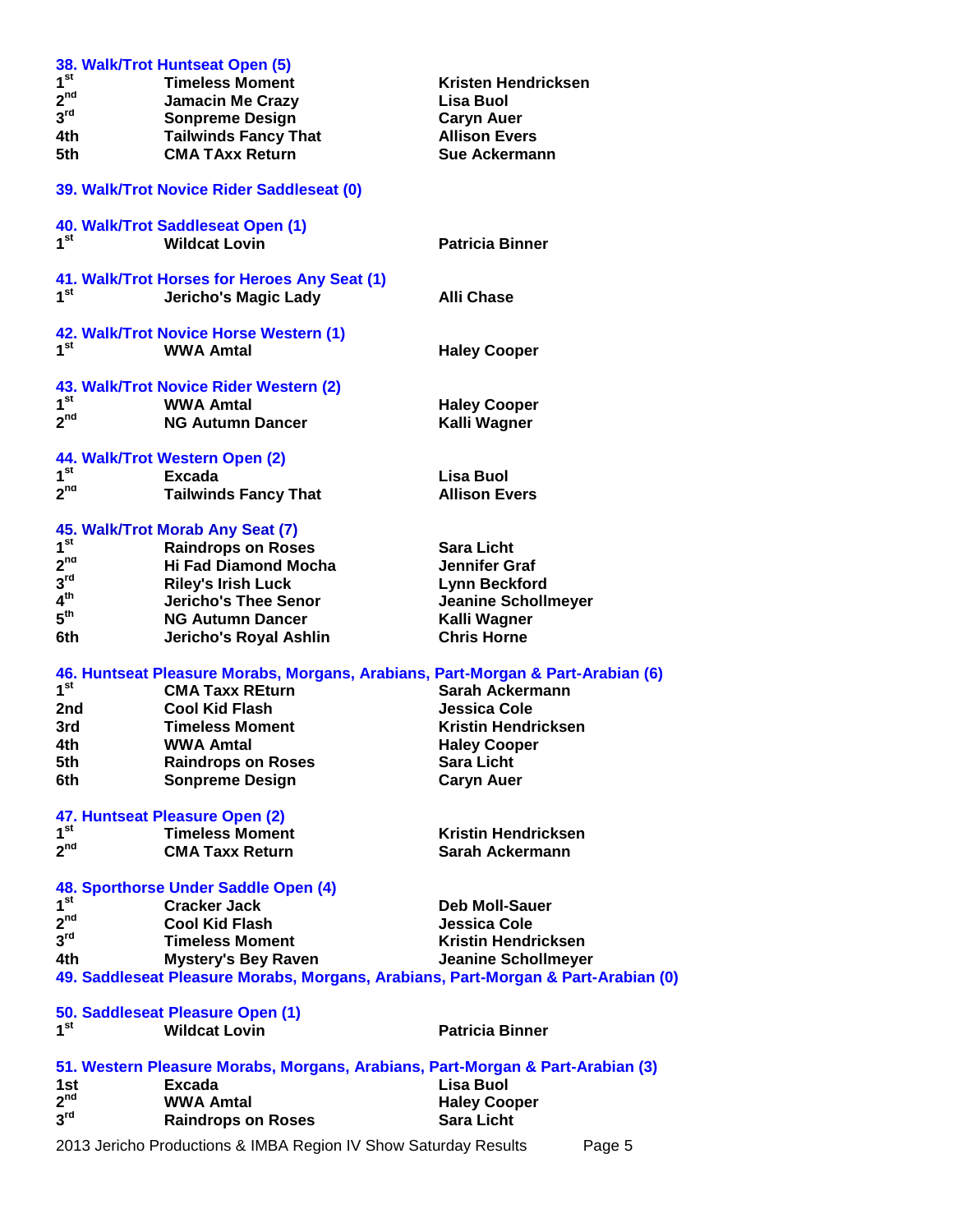|                                                 | 52. Morab Pleasure Any Seat (3)                      |                            |
|-------------------------------------------------|------------------------------------------------------|----------------------------|
| 1 <sup>st</sup>                                 | <b>Riley's Irish Luck</b>                            | <b>Lynn Beckford</b>       |
| 2 <sup>nd</sup>                                 | <b>Hi Fad Diamond Mocha</b>                          | <b>Jennifer Graf</b>       |
| 3 <sup>rd</sup>                                 | <b>Raindrops on Roses</b>                            | <b>Sara Licht</b>          |
|                                                 |                                                      |                            |
|                                                 | 53. Western Pleasure Open (1)                        |                            |
| 1st                                             | <b>Tailwinds Fancy That</b>                          | <b>Allison Evers</b>       |
|                                                 |                                                      |                            |
|                                                 | 54. Bob Hope Pleasure Riders 40 & over (6)           |                            |
| 1st                                             | <b>Cracker Jack</b>                                  | Debra Moll-Sauer           |
| 2nd                                             | <b>Hi Fad Diamond Mocha</b>                          | Jennifer Graf              |
| 3rd -                                           | <b>Riley's Irish Luck</b>                            | <b>Lynn Beckford</b>       |
| 4th                                             | <b>Tailwinds Fancy That</b>                          | <b>Chris Horne</b>         |
| 5th                                             | <b>Jericho's Magic Lady</b>                          | <b>Alli Chase</b>          |
| 6th l                                           | <b>CMA Taxx Return</b>                               | <b>Sue Ackermann</b>       |
|                                                 |                                                      |                            |
| 55. Walk/Trot Grooms (2)                        |                                                      |                            |
| 1st                                             | <b>NG Autumn Dancer</b>                              | <b>Ashley Wallner</b>      |
| 2nd                                             | <b>Desert Elegance ASF</b>                           | <b>Wendy Konichek</b>      |
|                                                 |                                                      |                            |
|                                                 | 56. Costume Class (16) (Separate Categories)         |                            |
|                                                 |                                                      |                            |
| <b>Most Creative</b>                            |                                                      |                            |
| 1 <sup>st</sup>                                 | <b>Flaming Fury</b>                                  | <b>Kayla Coons</b>         |
| 2 <sup>nd</sup>                                 | <b>April</b>                                         | <b>Jennifer Hinckle</b>    |
| $3^{\text{rd}}$                                 | <b>Jericho's Thee Senor</b>                          | <b>Jeanine Schollmeyer</b> |
|                                                 |                                                      |                            |
| <b>Most Beautiful</b>                           |                                                      |                            |
| 1 <sup>st</sup>                                 | <b>NG Autumn Dancer</b>                              | <b>Ashley Wallner</b>      |
| 2 <sup>nd</sup>                                 | <b>Cosmos Celeste</b>                                | <b>Tea King</b>            |
|                                                 |                                                      |                            |
|                                                 |                                                      |                            |
| <b>Most Humorous</b>                            |                                                      |                            |
| 1st<br>2 <sup>nd</sup>                          | <b>Raindrops on Roses</b>                            | <b>Sara Licht</b>          |
| 3 <sup>rd</sup>                                 | Jericho's Royal Ashlin                               | <b>Jamie Berndt</b>        |
|                                                 | <b>Jericho's Magic Lady</b>                          | Kalli Wagner               |
|                                                 |                                                      |                            |
| <b>Character/Movie Theme</b><br>1 <sup>st</sup> |                                                      |                            |
| 2 <sup>nd</sup>                                 | <b>Roamin for Love</b>                               | <b>Sheri Williams</b>      |
|                                                 | Mi Bonita Bubba                                      | Amanda Roamin              |
| $3^{\text{rd}}$                                 | <b>Tailwinds Fancy That</b>                          | <b>Allison Evers</b>       |
|                                                 |                                                      |                            |
|                                                 | 57. IMBA Region IV Futurity Weanling & Yearlings (0) |                            |
|                                                 |                                                      |                            |
|                                                 | 58. IMBA Region IV Futurity 2/3 yr old (1)           |                            |
| Champion                                        | Jericho's Mr. Serendipity                            | <b>Jeanine Schollmeyer</b> |
|                                                 |                                                      |                            |
|                                                 |                                                      |                            |
| 59. Get of Morab Sire (1)                       |                                                      |                            |
| 1 <sup>st</sup>                                 | <b>Representing: Windmere Royal Topaz</b>            |                            |
|                                                 | <b>RL Rosali</b>                                     |                            |
|                                                 | <b>Raindrops on Roses</b>                            |                            |
|                                                 |                                                      |                            |
| 60. Produce of Morab Dam (0)                    |                                                      |                            |
|                                                 |                                                      |                            |
|                                                 | 61. MABC Futurity Weanling & Yearlings (0)           |                            |
|                                                 |                                                      |                            |
|                                                 | 62. MABC Futurity 2/3 yr olds (1)                    |                            |
| 1st                                             | <b>Brycada</b>                                       | Dan Buol                   |
|                                                 |                                                      |                            |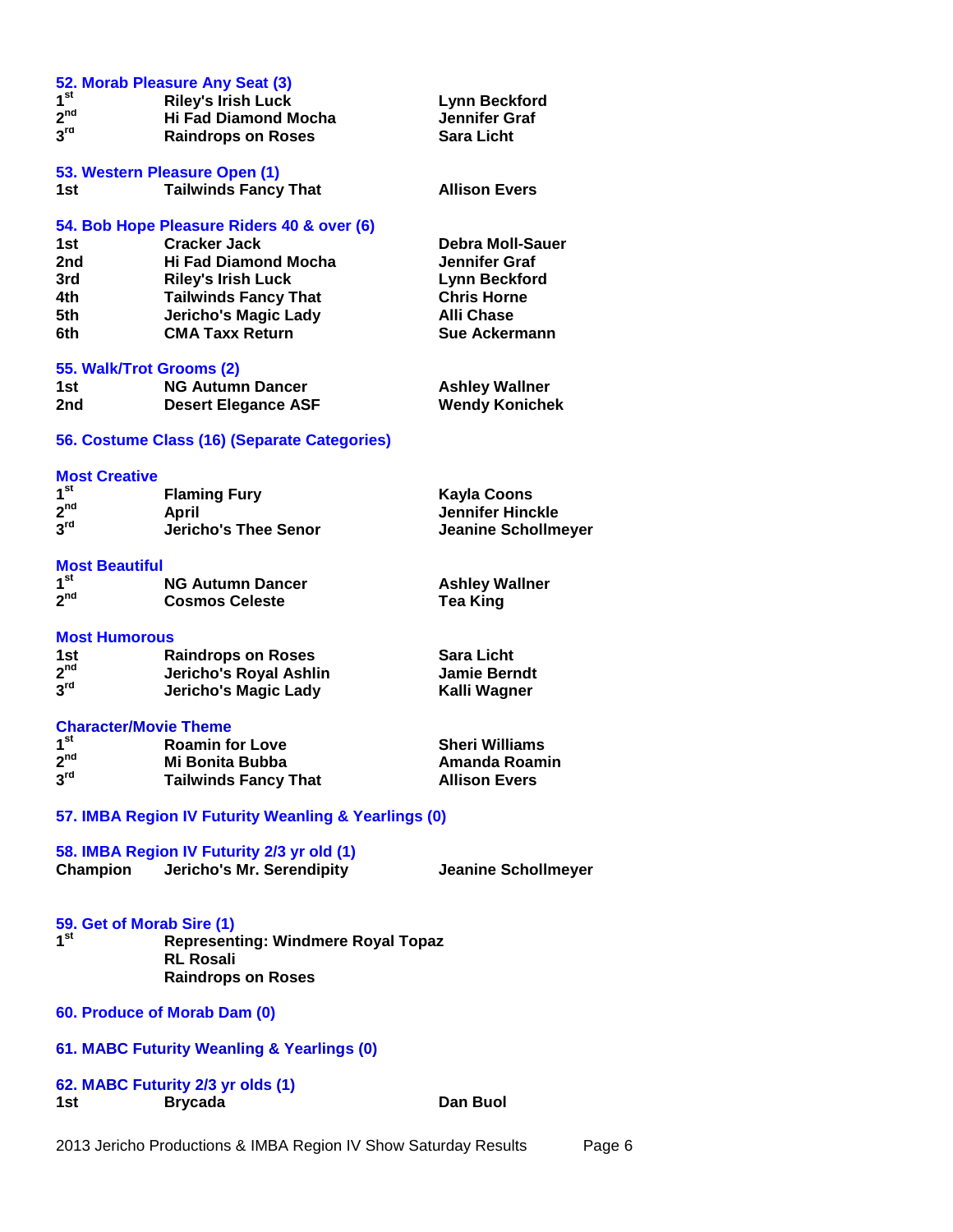#### **63. MABC Arabian & Half-Arabian Sport Horse in Hand (1)**

| 1st | <b>Cool Kid Flash</b> | Jessica Cole |
|-----|-----------------------|--------------|

## **64. WEAHA Straight Egyptian Sport Horse in Hand (9)** Sponsored by: WEAHA

| 1st | <b>WWA Amtal</b>     | <b>Haley Cooper</b>   |
|-----|----------------------|-----------------------|
| 2nd | <b>NW AI I-kseer</b> | <b>Caryn Auer</b>     |
| 3rd | <b>Bliss El Masr</b> | Susan Brandenburg     |
| 4th | Ali Nahar M-R        | Jennifer Welch        |
| 5th | <b>Nassmat</b>       | <b>Brett Laucke</b>   |
| 6th | <b>Bak Jabari</b>    | <b>Wendy Konichek</b> |

# **64 b. WEAHA Egyptian-Related Sport Horse in Hand (0)** Sponsored by: WEAHA

## **65. Arabian Farm Class (4)**

| <b>Representing: Dan Buol</b>                  |
|------------------------------------------------|
| Excada                                         |
| <b>Brycada</b>                                 |
| <b>Representing: Dahban Arabians</b>           |
| A Bit of Flash                                 |
| Cool Kid Flash                                 |
| <b>Representing: Traditional Pride Stables</b> |
| <b>Bliss El Masr</b>                           |
| <b>Nassmat</b>                                 |
| <b>Representing: Rustebakke Arabians</b>       |
| Ali Nahar M-R                                  |
| Sadigg M-R                                     |
| <b>Representing: ISET Arabians</b>             |
| <b>Infinite Grace</b>                          |
| <b>Bak Jabari</b>                              |
|                                                |

## **66. Morgan Farm Class (0)**

## **67. Morab Farm Class (3)**

| 1 <sup>st</sup> | <b>Representing Rocking L Acres</b>     |
|-----------------|-----------------------------------------|
|                 | <b>RL Rosali</b>                        |
|                 | <b>Raindrops on Roses</b>               |
| 2nd             | <b>Representing Jericho Creek Farms</b> |
|                 | <b>Montego's Thunder</b>                |
|                 | <b>Desert Elegance ASF</b>              |
| 3rd             | <b>Representing Transitions Farm</b>    |
|                 | <b>Jericho's Thee Senor</b>             |
|                 | <b>Jericho's Mr. Serendipity</b>        |
|                 |                                         |

| 68. Justin Morgan Standard (1)       |                                   |                       |  |  |
|--------------------------------------|-----------------------------------|-----------------------|--|--|
| 1 <sup>st</sup>                      | <b>Jericho's White Knight</b>     | <b>Wendy Konichek</b> |  |  |
|                                      |                                   |                       |  |  |
|                                      | 69. Most Classic Arabian Head (5) |                       |  |  |
| 1 <sup>st</sup>                      | Excada                            | Dan Buol              |  |  |
| 2 <sup>nd</sup>                      | <b>Fashion Statement</b>          | Alyssa Mohr           |  |  |
| 3 <sup>rd</sup>                      | Ali Nahar M-R                     | <b>Jennifer Welch</b> |  |  |
| 4 <sup>th</sup>                      | <b>WWA Amtal</b>                  | <b>Haley Cooper</b>   |  |  |
| 5 <sup>th</sup>                      | <b>Shah's Victory Danse</b>       | Kalli Wagner          |  |  |
| 70. Freestyle Horse Talent class (3) |                                   |                       |  |  |
| 1st                                  | <b>Jericho's Thee Senor</b>       | Jeanine Schollmeyer   |  |  |
| 2nd                                  | <b>Raindrops on Roses</b>         | <b>Sara Licht</b>     |  |  |
| 3rd                                  | <b>Mystery's Bey Raven</b>        | Jeanine Schollmeyer   |  |  |

2013 Jericho Productions & IMBA Region IV Show Saturday Results Page 7